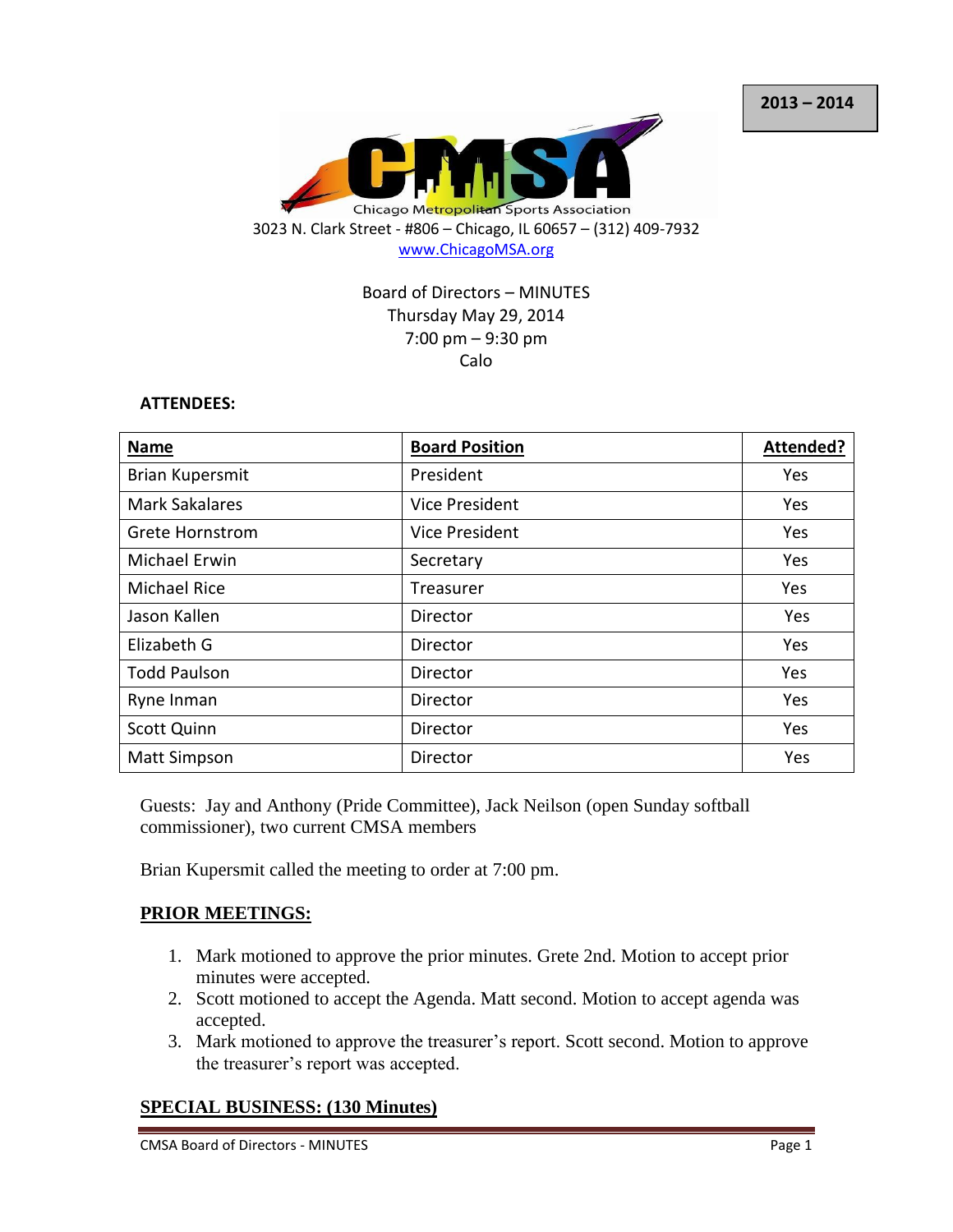- 1. Pride Parade update 10 minutes (Jay and Anthony)
	- All plans are moving ahead and are on budget.
	- Michael Erwin to send note to volunteers (25-30 volunteers wanted)
	- CMSA Beads and foam fingers are ordered and will be properly branded
	- The board has agreed to order 50 tshirts for volunteers and to be used after. This cost will not come from the parade budget.
	- Final email with directions and Q&A for volunteers will be emailed to them one week before the parade.
- 2. League Apps 10 minute
	- League apps was in Chicago and Scott Quinn met with them. Highlights include:
	- Currently updating the mobile experience update ... making it more user friendly
	- Now providing a video service so we can tape and upload CMSA events and games.
- 3. Chris Judson Member Appeal 20 minutes
	- Closed session Michael Rice removed himself from the room as to not cause a conflict.
	- Motion made by Grete ... The softball ratings committee did not follow rules 72B of its own procedures. As a result, Chris was beyond the ratings time limit for his prior rating to exist and his rating was vacated until established by his manager. Todd seconded the motioned. Motion carried.
- 4. Treasurers Report 10 minutes
	- The financial health continues to be strong and membership is up from this time last year. The CMSA fiscal year is coming to an end.
- 5. Audit 5 minutes
	- In the process of reaching out to an auditor. Will have them in place shortly.
- 6. Branding update  $-10$  minutes
	- Rolling out the individual logos to the different leagues. Commissioner's response has been positive.
	- Summer ads are going out to market. Wall scape for pride on Addison is returning for pride month and the parade.
	- A CMSA ad will appear in the Windy City Time's pride issue.
	- Business cards for each sport are being developed to use at events including Midsommerfest and Pride Fest.
- 7. Billiards 10 minutes
	- Billiards sent out a survey after the season ended and response was extremely positive. Seventeen people responded from the league.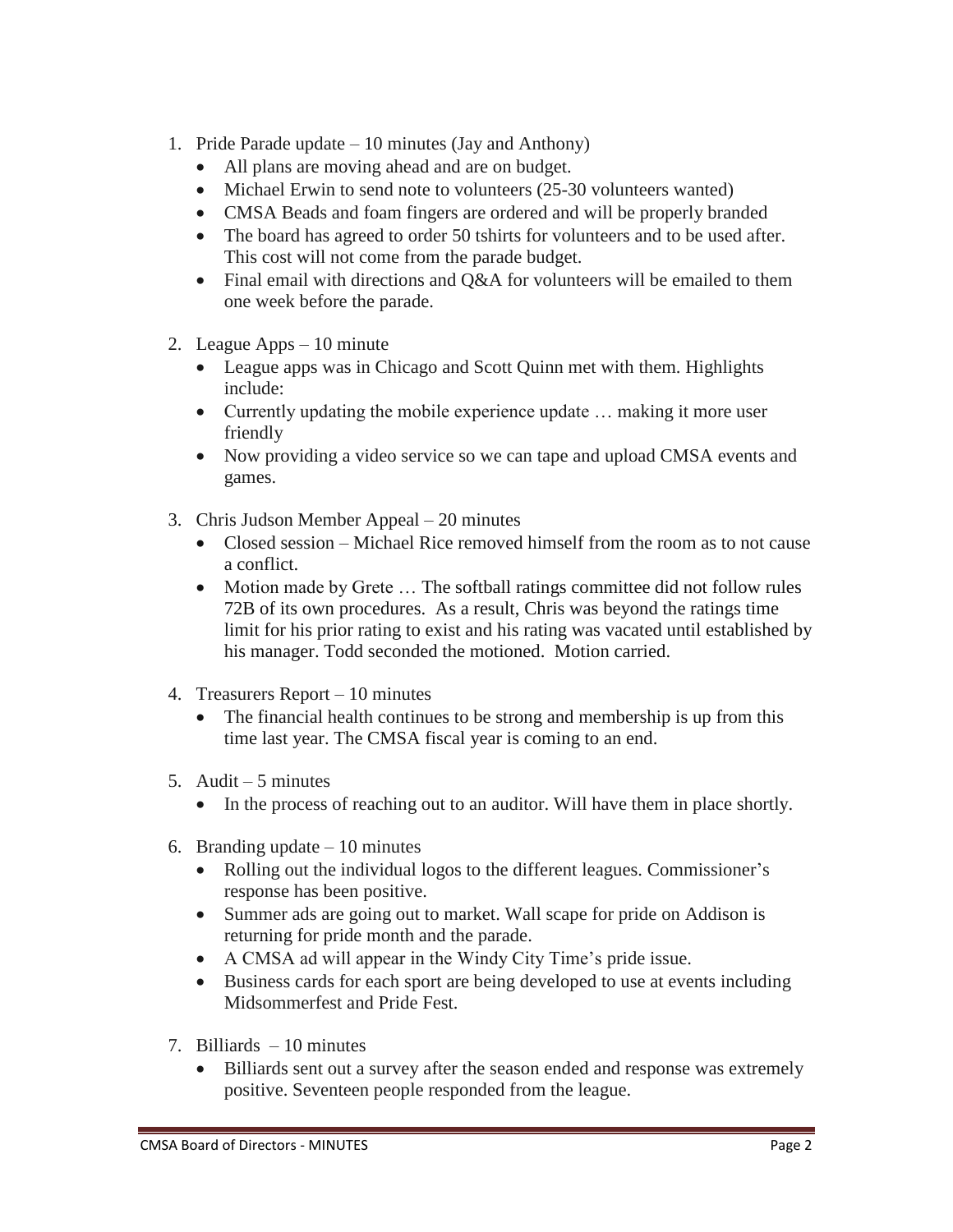- Matt S said there is interest in developing a fall league and he will be the commissioner.
- Mark motion to start fall pool league. Scott seconded it. Motion approved
- 8. Social update 10 minutes
	- Still investigating potential social events for the league.
	- Currently in talks with the Cubs for a social on the field.
- 9. Charity plan  $-5$  minutes
	- Charity form is on the site. Requested more publicity FB, emails etc.
- 10. Street Festival/Materials 5 minutes
	- Need more volunteers
	- Plan is in place for Midsommer Fest
	- Pride fest and Back lot is next.
- 11. Chicago Sky partnership 10 minutes
	- Partnering with the Chicago pride for their pride game. We have about 40 tickets to give to our membership.
	- Paint the park pink!!! Courtney Team gets tickets
	- Contest was successful on FB. Gave out 11 tickets!
- 12. College Outreach 10 minutes (Ryne/ME)
	- First night out was successful. Plan another night
	- Reach out to more universities
	- DePaul is open to allowing CMSA to email sports schedules to their members.
- 13. Liaison Program 10 minutes (Grete)
	- Survey did not generate a lot of new commissioner feedback.
	- Grete to develop plan and present to the board.
- 14. Badminton 5 minutes
	- Don Brown is the new commissioner.
	- Summer doubles is open.

Quick topics (2 minutes each):

15. Pride Bowl update

- Montrose and Clarendon
- Going ahead as planned.
- 16. Nominations meeting
	- June  $17<sup>th</sup>$  COH at 7pm
	- Add election policy